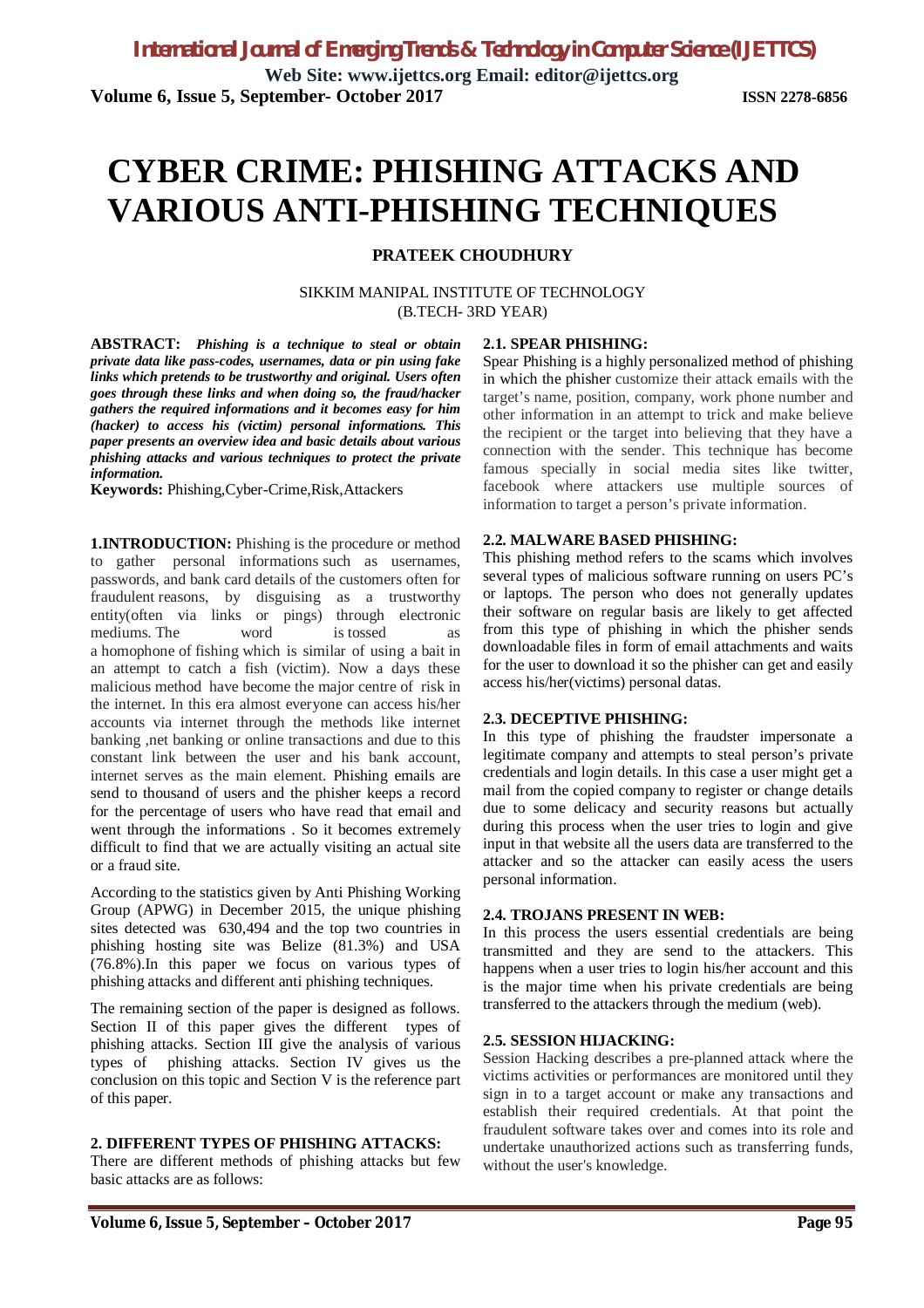## *International Journal of Emerging Trends & Technology in Computer Science (IJETTCS)*

**Web Site: www.ijettcs.org Email: editor@ijettcs.org**

**Volume 6, Issue 5, September- October 2017 ISSN 2278-6856**

#### **2.6. SEARCH ENGINE PHISHING:**

In this phishing activity the phisher creates an attractively designed website which includes several offers made especially for the victim so that victim can go inside the link and give his/her private details. Once the details are provided there, it becomes very easy for the phisher to log into the users account and make illegal transactions.

#### **2.7. CONTENT INJECTION PHISHING:**

In this type of phishing the content replacement takes place i.e. the hacker changes some of the original content of the website and replace it with some fake links and contents so that the user can get mislead and provide their private credentials to the hacker.

#### **2.8. DATA THEFT:**

This happens generally in unsecured PC's where some piece of sensitive information are stored somewhere else in servers. Definitely PC's are used for accessing the servers and underwent uncompromised. Data theft is a widely used approach for business spying purposes. By stealing confidential datas and logics, design documents, legal opinions, employee related records, etc., thieves or the rival ailments profit from selling to those who may want to cause economic damage or to the competitors.

#### **2.9. MAN-IN-THE-MIDDLE:**

In this the phisher is present between the user and the system. The hacker continuously gets the user credentials and information without giving prior knowledge to the user. The user doesn't get any hints about how his/her information are stole and when the user becomes inactive his/her credentials are used to access the users account illegally.

#### **2.10. PHARMING:**

Pharming is the term given mainly to the Domain Name System (DNS)- based phishing. In this phishing technique the phishers or the hackers intrudes with a company's hosts files or domain name system so that requests for URL's or name service returns to an invalid/fake address and subsequent communications are directed to a fake site. When this transfer of URL's occurs the user doesn't comes to know about anything and proceeds further by giving his personal credentials and information.

#### **3. ANALYSIS OF VARIOUS ANTI PHISHING TECHNIQUES**:

The basic aim of phishing is to steal a person's essential and personal credentials like passwords and bank account details via online transactions or forms which users fill during online processes.

[1] Madhusudhanan Chandrasekaran Ramkumar Chinchani Shambhu Upadhyaya proposes a new technique called 'PHONEY' which has the capacity to detect phishing attacks automatically.The basic logic behind this technique is user can provide fake informations to the website so that the user can be safe and secure.

[2] Mohd Mahmood Ali introduces Association Rule mining technique for deceptive phishing. The proposed approach is named as APD (Anti-phishing Detector), detects Phishing in Messenger systems. Antiphishing system (APD) detects out any sort of suspicious phishing attacks when messages are exchanged between clients of a messaging system.Re-occuring words are also checked in this system and if any suspicious or abnormal activities occurs in between,then the user is immediately informed about this.

[3] Nilkesh Surana,Neha Sabe proposed a new algorithm 'Linkguard algorithm' to remove phishing attacks. The characteristics of hyperlink are used in this algorithm to minimize the attacks. .Linkguard algoritm analyzes the difference between the visual link and actual link.

[4] V. Suganya has gave brief details about phishing and has given a brief idea about all sort of attacks and protective measures regarding phishing attacks.

[5] Brad Wardman, Tommy Stallings introduced a matching file algorithm to review itself and change itself according to the website policies. The file matching and string alignment techniques tested include Main Index matching, Deep MD5 Matching and majorly a novel algorithm named Syntactical Fingerprinting.In this techniques matching of documents occurs between the original and the fake website document.This technique has been proved to be 80-90% accurate in identifying the phishing contents.

[6] Venkata Prasad Reddy, V. Radha, Manik has also proposed two new techniques for detecting phishing techniques.The first one is spoof alert and the other is browser extension.In the first technique the participation of white lists are involved which contains data as per the users comfort and in the second method trusted windows are there which are dedicated for password entry which displays a photographic image.The URL's which are selected by the user and the URL's present in the white list are being compared and same happens with the IP(Internet Protocol) also.If in both cases they are same then the website which user is visiting is an original one and if they are different then the website is a duplicate one.

#### **4. CONCLUSION**:

Phishing is one of the most dangerous and illegal way of obtaining a users personal informations especially via social media.The main aim of this problem is that it gets the trust of the user and use it for a wrong purpose.A person who visits that site can also not determine whether the site is an original or a fake one.When this phishing attack occurs the hacker or the phisher has the full chance to obtain bank related passwords,account details and personal informations so that the hacker can access the monetory related details of the customer without the prior knowledge of the customer.This paper deals and discusses about phishing,its various types and few techniques to prevent this attack.